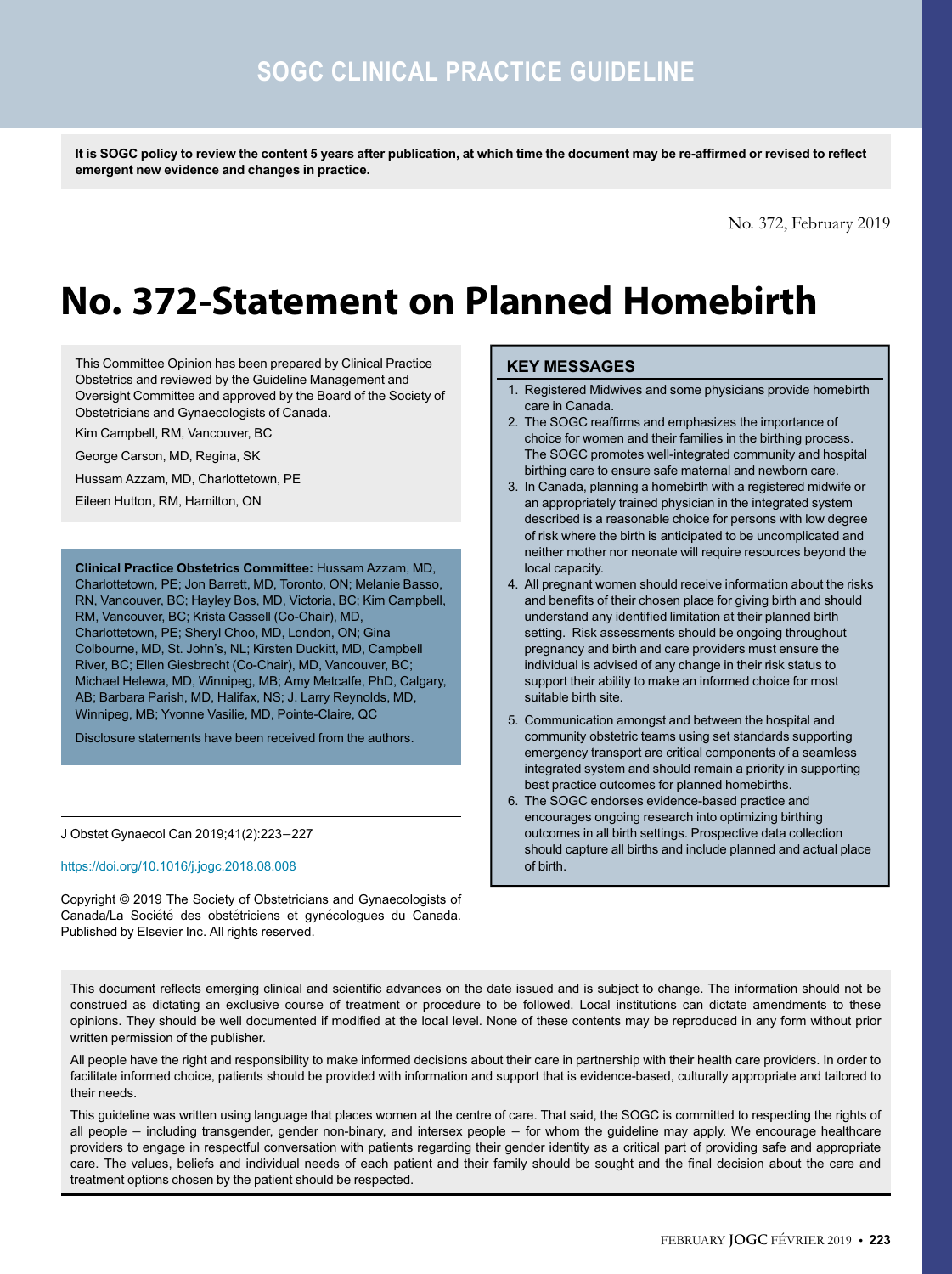### PLACE OF BIRTH

The SOGC Policy Statement on Midwifery states:<br>"SOGC recognizes and stresses the importance of choice for women and their families in the birthing process. The SOGC recognizes that women want to choose the setting in which they will give birth. All women should receive information about the risks and benefits of their chosen place for giving birth and should understand any identified limitation of care at their planned birth setting. The SOGC endorses evidence-based practice and encourages ongoing research into the safety of birth settings."<sup>[1](#page-3-0)</sup>

The SOGC values the importance of choice. Options may be limited, and sometimes plans may change. Decisions regarding place of birth must take into consideration available resources, the evolving health of mother and baby, and the mother's beliefs, values, and wishes. For example, some communities have no birth care providers; some have no midwives and few physicians who practice obstetrics offer homebirth services. Where midwifery is available, birthplace options may include home, free-standing birth centre, or hospital.

Out-of-hospital birth numbers are rising in Canada. $^{2,3}$  The increase may be attributed to the growth of available midwifery services, a desire for a low-intervention birth, and increasing comfort with birth outside of a hospital setting.<sup>[4](#page-3-2)</sup> Canadian regulated health care providers, including Registered Midwives and physicians with specific expertise, may offer choice of birthplace as a standard of care within their jurisdictions. Registered Midwives in most jurisdictions in Canada are required to offer choice of birthplace for appropriately screened individuals who have a low degree of risk and where the birth is anticipated to be uncomplicated. Quality standards set by provincial and territorial regulators require Registered Midwives who attend homebirth to have hospital privileges, a second qualified care provider present at the birth, emergency equipment and supplies, and ongoing risk assessment and emergency transport protocols.

Midwives in all regulated settings are publicly funded regardless of place of birth and are well integrated into the health care system. This team-based approach involves anticipatory planning in the event a transfer to hospital is necessitated.

Although safety of planned homebirth is debated in some jurisdictions, most notably the United States, many other settings such as the United Kingdom, The Netherlands, and New Zealand support this choice, as do Canadian provincial and territorial governments. For example, there are no regulatory restrictions on physicians in most Canadian jurisdictions for providing intrapartum care at home.<sup>a</sup> Randomized contr[olled](#page-3-3) trials have proven unfeasible due to lack of equipoise.8<sup>−</sup><sup>10</sup> Publications are often difficult to compare as methodologies are complicated by lack of clarity on intended place of birth, risk status, standardization of provider qualifications or presence of qualified providers, appropriate comparison group, standardized language, accuracy of birth certificate data, accuracy of prospective data collection, and integration of homebirth providers into existing health care systems. To address these and other relevant issues, a systematic approach to appraise the quality of research on birth settings has been established.<sup>11</sup>

Findings from comparable universal health systems based upon the aforementioned criteria are helpful in providing outcomes that may be applicable to the Canadian homebirth context. Such findings include homebirth provided by regulated and integrated health care providers where transfer plans are pre-planned, and no punitive or financial disincentives exist for those transfers. Ideally, prospective data collection will reduce information bias; will accurately identify health care provider and risk assessment details in both home and hospital birth settings; will ensure appropriately matched comparison groups and standardized well-defined outcomes; and will ensure that the intended place of birth at outset of labour includes an intention-to-treat analysis. Considering these criteria and research from Canada and many similar settings, data support the safety of homebirth, with most studies reporting an association with improved maternal outcomes in lowrisk pregnan[cies,](#page-3-5) including fewer interventions and complications.12−<sup>30</sup>

#### ABBREVIATIONS

| CI.         | confidence interval                                      |
|-------------|----------------------------------------------------------|
| <b>RR</b>   | relative risk                                            |
| <b>SOGC</b> | Society of Obstetricians and Gynaecologists of<br>Canada |

<span id="page-1-0"></span><sup>&</sup>lt;sup>a</sup> At least 2 provincial physician regulatory colleges have removed restrictions from physicians attending homebirths. In 2001 the College of Physicians and Surgeons of Ontario rescinded their policy against physicians attending homebirths, stating that "there's no indication that a policy statement on homebirths is actually needed in the present-day environment (and) there is no need to separate homebirths from other medical procedures."<sup>[5](#page-3-6)</sup> In 2009 the College of Physicians and Surgeons of British Columbia (CPSBC) rescinded its policy against homebirths. $6$  In 2018, the CPSBC affirmed it "supports a woman's right to personal autonomy and decision making in obstetrical care and respects a physician's autonomy in their decision to offer home birth services to their patient."<sup>[7](#page-3-8)</sup>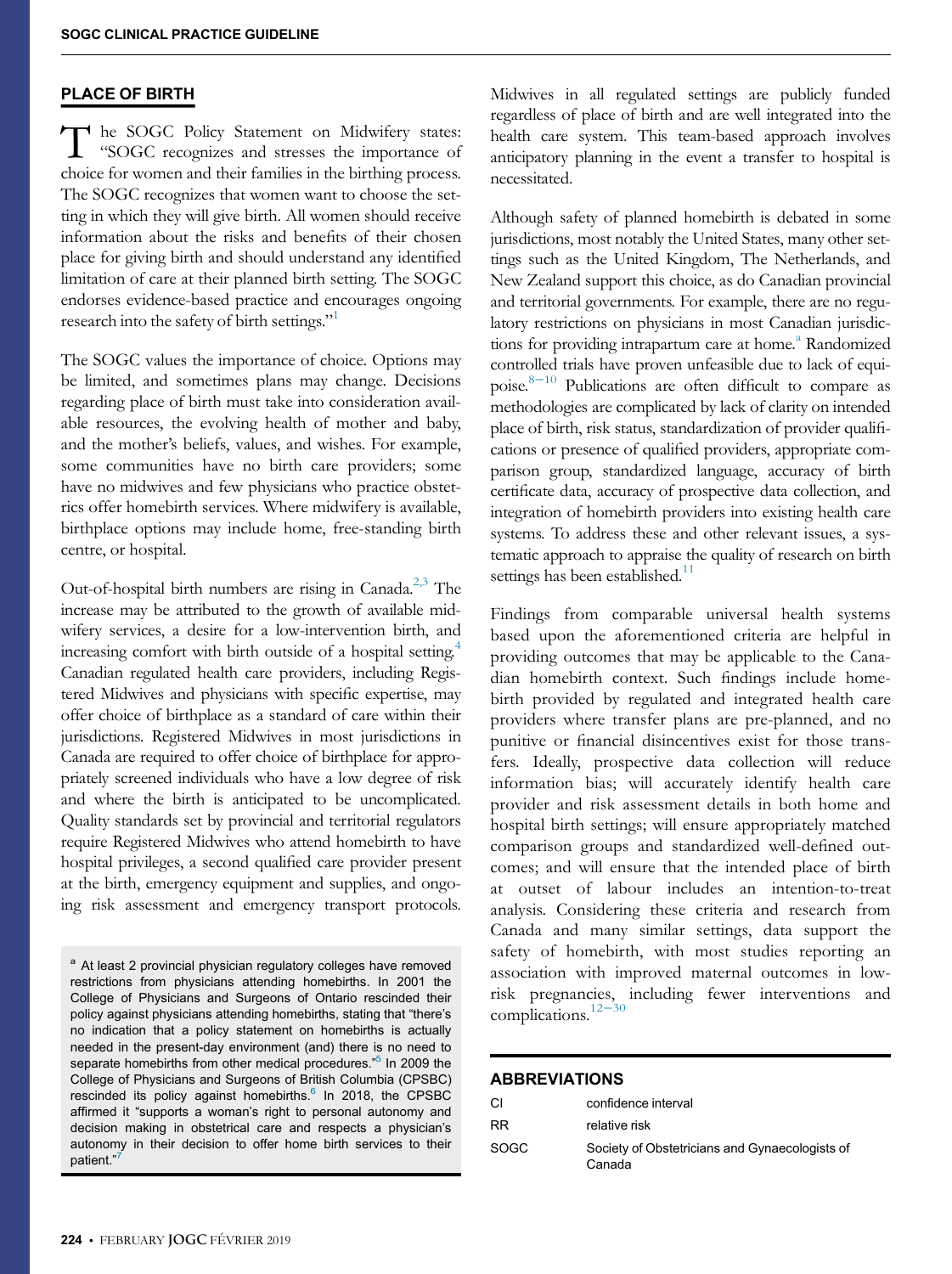Over the last 2 decades the Canadian experience with homebirth has been extensively studied. Outcomes in British Columbia and Ontario for 21 936 intended homebirths versus 23 508 intended hospital births, in which all births in both settings were attended by the same Registered Mid-wives, have been evaluated.<sup>[18](#page-3-9)−20[,28](#page-3-10)</sup> A meta-analysis of these 4 studies comparing outcomes for women planning homebirth with those planning hospital birth found a significant increase in spontaneous vaginal birth (91% vs. 85.9%; RR 1.06; 95% CI 1.05−1.07, P < 0.00001) and a significant reduction in interventions and maternal morbidity, including induced and augmented labour (6.4% vs. 19.1%; RR 0.61; 95% CI 0.58−0.65, P < 0.00001), pharmacologic pain relief (16.4% vs. 43.2%; RR 0.38; 95% CI 0.37−0.39,  $P < 0.00001$ ), obstetric anal sphincter injury (1.4% vs. 2.4%; RR 0.58; 95% CI 0.49−0.65, P < 0.00001), episiotomy (4.1% vs. 6.1%; RR 0.68; 95% CI 0.62−0.74, P < 0.00001), instrumented birth (3.1% vs. 5.5%; RR 0.56; 95% CI 0.53 −0.63, P < 0.00001), Caesarean birth (5.8% vs. 8.6%; RR 0.69; 95% CI 0.65−0.74, P < 0.00001), and infection (0.7% vs. 3.5%; RR 0.20; 95% CI 0.08–0.49,  $P = 0.0005$ .<sup>[31](#page-3-11)</sup> Although postpartum hemorrhage occurred less often in those planning homebirth across studies, blood loss was measured differently, so the data were not pooled.

Outcomes of planned home births compared with planned hospital births attended by registered midwives in British Columbia and Ontario found no differences in intrapartum stillbirth and neonatal death in the first 28 days, excluding major anomalies (1.1/1000 vs. 0.9/ 1000; RR 1.26; 95% CI 0.70−2.28, P = 0.45). There were no differences for nullipara (1.9/1000 both groups; RR 0.99; 95% CI 0.45−2.21, P = 0.99) or parous clients  $(0.8 \text{ vs. } 0.4/1000; \text{ RR } 1.80; 95\% \text{ CI } 0.6-5.37, P=0.29).$ Neonatal death in the first 7 days was not different (0.4/ 1000 vs. 0.6/1000; RR 0.71; 95% CI 0.23−2.25,  $P = 0.57$ ). Likewise, there were no differences in Apgar scores below 7 at 5 minutes (1.5% vs. 1.4.%; RR 1.09; 95% CI 0.76–1.58,  $P = 0.64$ ), neonatal intensive care unit admission (1.5% vs. 1.7%; RR 0.89; 95% CI 0.68−1.16,  $P = 0.37$ , or severe adverse neonatal outcomes. These data sets are, like most, underpowered to report the occurrence of rare events such as maternal mortality.

Most studies that include countries where midwifery is regulated or integrated into the health care system, including Canada[, de](#page-3-9)[scribe](#page-3-13) [co](#page-4-0)mparable neonatal out-comes.<sup>[12,13,](#page-3-5)[15](#page-3-12),18-20,26-29,32-35</sup> Perinatal morbidity and mortality were the primary outcomes analyzed in 743 070 low-risk intended homebirths and intended hospital births with midwives in the Netherlands.<sup>[15](#page-3-12)</sup> There was no difference in perinatal mortality in the first 28 days between intended homebirth or intended hospital birth for either nullipara (1.02/1000 for planned homebirths vs. 1.09/1000 for planned hospital births; odds ratio 0.99; 95% 95% CI 0.79−1.24) or parous women (0.59/1000 intended homebirths vs. 0.58/1000 for intended hospital births; adjusted odds ratio 0.99; 95% CI 0.87−1.55). Similarly, there were no differences between groups for neonatal intensive care unit admissions up to 28 days and low Apgar scores less than 7. The results were adjusted for gestational age, socioeconomic position, and ethnicity. These neonatal outcomes are consistent with the Canadian meta-analysis findings. Several studies from countries that do not meet Canadian standards for homebirth and lack the necessary criteria previously outlined have reported an increase in neon[atal m](#page-4-1)orbidity and mortality in out-of-hospital births.[17,22,](#page-3-14)36−<sup>39</sup> These studies underscore the importance of a systems-based approach highlighted in Canada that supports homebirth safety.<sup>[40](#page-4-2)</sup>

Thus, the data indicate that individuals at low risk for poor perinatal outcomes who plan homebirth with a regulated provider in an integrated health care system may have improved obstetric outcomes without increased neonatal morbidity or mortality.[15,18](#page-3-12)−20,[28,29,31](#page-3-10) These findings may be associated with provider skill level, interprofessional collaboration and communication, a proactive system-based approach that supports complete home and hospital integration, timely and coordinated referral processes, protection from financial disincentives, the unique characteristics of those who plan homebirth, and full access to obstetric services should transfer from home to hospital be required. $40$ 

The SOGC reaffirms and emphasizes the importance of choice for individuals and their families in the birthing process. In Canada, homebirth with a registered midwife or an appropriately trained physician is a reasonable choice for those who are evaluated to be at lower risk of obstetric or neonatal complications. All pregnant women should receive information about the risks and benefits of their chosen place for giving birth and should understand any identified limitation at their planned birth setting. Risk assessments should be ongoing throughout pregnancy and birth, and care providers must ensure the individual is advised of any change in their risk status to support their ability to make an informed choice for most suitable birth site.

Communication among and between the hospital and community care providers and policies and procedures providing for timely and appropriate emergency transport are critical components of an integrated system and should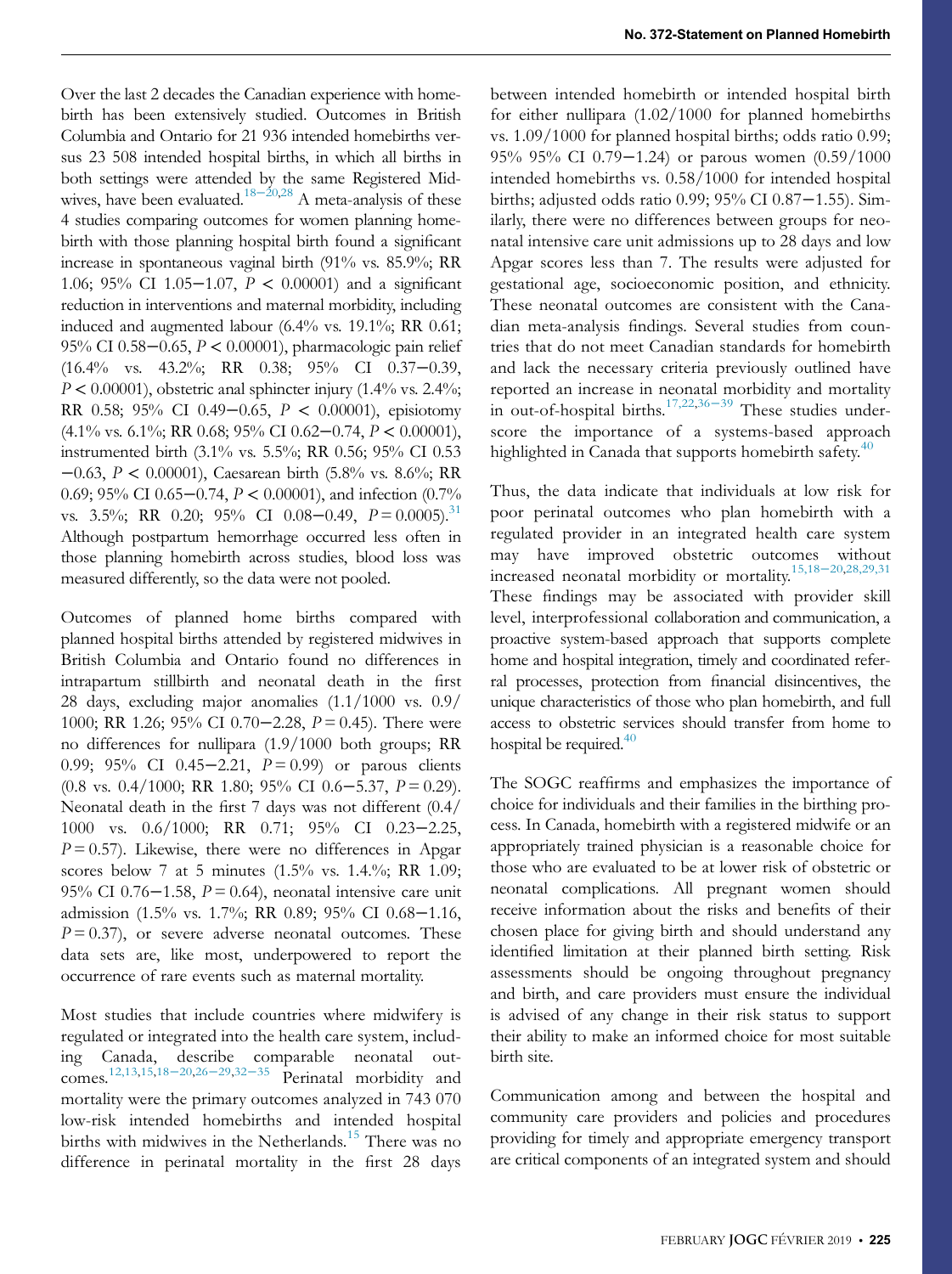<span id="page-3-12"></span>remain a priority to support best practice outcomes. Where individuals make choices that are in conflict with recommendations, every effort should be made to maintain a therapeutic relationship and a respectful harm reduction approach from the team and include communication among all team members. SOGC Consensus Statement about multidisciplinary teams recognized the importance of collaborative practice and concluded that well-planned multidisciplinary care "will produce optimal care for our patients and rewarding and successful practices for all members of the care team."<sup>[41](#page-4-3)</sup> The SOGC endorses evidence-based practice and encourages ongoing research into the safety of all birth settings. Prospective data collection should capture all births and include planned and actual place of birth.

# <span id="page-3-14"></span><span id="page-3-9"></span>**REFERENCES**

- <span id="page-3-0"></span>1. [Society of Obstetricians & Gynaecologists of Canada. Policy statement on](http://refhub.elsevier.com/S1701-2163(18)30648-0/sbref0001) [midwifery. J Obstet Gynaecol Can 2009;31:662](http://refhub.elsevier.com/S1701-2163(18)30648-0/sbref0001)–3.
- <span id="page-3-1"></span>2. Better Outcomes Registry and Network Ontario. Data Analysis for Annual Report 2014-2016. Ottawa: Better Outcomes Registry and Network Ontario; 2016. Available at: [https://www.bornontario.ca/assets/](https://www.bornontario.ca/assets/documents/Annual%20report%202014-2016%20-%20Data%20Slides.pdf) [documents/Annual%20report%202014-2016%20-](https://www.bornontario.ca/assets/documents/Annual%20report%202014-2016%20-%20Data%20Slides.pdf)%[20Data%20Slides.pdf](https://www.bornontario.ca/assets/documents/Annual%20report%202014-2016%20-%20Data%20Slides.pdf). Accessed September 4, 2018.
- 3. Perinatal Services BC. Midwifery Report: Deliveries in BC 2015/16. Vancouver: Perinatal Services BC; 2017. Available at: [http://www.](http://www.perinatalservicesbc.ca/Documents/Data-Surveillance/Reports/SpecialReports/MidwiferyReport2015_16.pdf) [perinatalservicesbc.ca/Documents/Data-Surveillance/Reports/](http://www.perinatalservicesbc.ca/Documents/Data-Surveillance/Reports/SpecialReports/MidwiferyReport2015_16.pdf) [SpecialReports/MidwiferyReport2015\\_16.pdf.](http://www.perinatalservicesbc.ca/Documents/Data-Surveillance/Reports/SpecialReports/MidwiferyReport2015_16.pdf) Accessed September 4, 2018.
- <span id="page-3-2"></span>4. [Murray-Davis B, McDonald H, Rietsma A, et al. Deciding on home or](http://refhub.elsevier.com/S1701-2163(18)30648-0/sbref0004) [hospital birth: results of the Ontario Choice of Birthplace Survey. Midwifery](http://refhub.elsevier.com/S1701-2163(18)30648-0/sbref0004) [2014;30:869](http://refhub.elsevier.com/S1701-2163(18)30648-0/sbref0004)–76.
- <span id="page-3-6"></span>5. [College of Physicians and Surgeons of Ontario. Members dialogue 2001.](http://refhub.elsevier.com/S1701-2163(18)30648-0/sbref0005)
- <span id="page-3-7"></span>6. [College of Physicians and Surgeons of British Columbia. Professional](http://refhub.elsevier.com/S1701-2163(18)30648-0/sbref0006) [standards and guidelines: planned homebirths. Vancouver 2009](http://refhub.elsevier.com/S1701-2163(18)30648-0/sbref0006)−2017.
- <span id="page-3-13"></span><span id="page-3-8"></span>7. College of Physicians and Surgeons of British Columbia. Personal correspondence December 12, 2018. Kelly Newton, CPSB Practice Standards Coordinator.
- <span id="page-3-3"></span>8. [Dowswell T, Thornton JG, Hewison J, et al. Should there be a trial of home](http://refhub.elsevier.com/S1701-2163(18)30648-0/sbref0008) [versus hospital delivery in the United Kingdom? BMJ 1996;312:753](http://refhub.elsevier.com/S1701-2163(18)30648-0/sbref0008)–7.
- 9. [Hendrix M, Van Horck M, Moreta D, et al. Why women do not accept](http://refhub.elsevier.com/S1701-2163(18)30648-0/sbref0009) [randomisation for place of birth: feasibility of a RCT in the Netherlands.](http://refhub.elsevier.com/S1701-2163(18)30648-0/sbref0009) [BJOG 2009;116:537](http://refhub.elsevier.com/S1701-2163(18)30648-0/sbref0009)–42. discussion 542−4.
- <span id="page-3-10"></span>10. [Zielinski R, Ackerson K, Kane Low L. Planned home birth: bene](http://refhub.elsevier.com/S1701-2163(18)30648-0/sbref0010)fits, risks, [and opportunities. Int J Womens Health 2015;7:361](http://refhub.elsevier.com/S1701-2163(18)30648-0/sbref0010)–77.
- <span id="page-3-4"></span>11. [Vedam S, Rossiter C, Homer CSE, et al. The ResQu Index: a new](http://refhub.elsevier.com/S1701-2163(18)30648-0/sbref0011) [instrument to appraise the quality of research on birth place. PLoS One](http://refhub.elsevier.com/S1701-2163(18)30648-0/sbref0011) [2017;12:e0182991.](http://refhub.elsevier.com/S1701-2163(18)30648-0/sbref0011)
- <span id="page-3-5"></span>12. [Catling-Paull C, Coddington RL, Foureur MJ, et al. Publicly funded](http://refhub.elsevier.com/S1701-2163(18)30648-0/sbref0012) [homebirth in Australia: a review of maternal and neonatal outcomes over](http://refhub.elsevier.com/S1701-2163(18)30648-0/sbref0012) [6 years. Med J Aust 2013;198:616](http://refhub.elsevier.com/S1701-2163(18)30648-0/sbref0012)–20.
- <span id="page-3-11"></span>13. [Cox KJ, Schlegel R, Payne P, et al. Outcomes of planned home births](http://refhub.elsevier.com/S1701-2163(18)30648-0/sbref0013) attended by certifi[ed nurse-midwives in southeastern Pennsylvania, 1983-](http://refhub.elsevier.com/S1701-2163(18)30648-0/sbref0013) [2008. J Midwifery Womens Health 2013;58:145](http://refhub.elsevier.com/S1701-2163(18)30648-0/sbref0013)–9.
- 14. [Davis D, Baddock S, Pairman S, et al. Planned place of birth in New](http://refhub.elsevier.com/S1701-2163(18)30648-0/sbref0014) [Zealand: does it affect mode of birth and intervention rates among low-risk](http://refhub.elsevier.com/S1701-2163(18)30648-0/sbref0014) [women? Birth 2011;38:111](http://refhub.elsevier.com/S1701-2163(18)30648-0/sbref0014)–9.
- 15. [de Jonge A, Geerts CC, van der Goes BY, et al. Perinatal mortality and](http://refhub.elsevier.com/S1701-2163(18)30648-0/sbref0015) [morbidity up to 28 days after birth among 743 070 low-risk planned home](http://refhub.elsevier.com/S1701-2163(18)30648-0/sbref0015) [and hospital births: a cohort study based on three merged national perinatal](http://refhub.elsevier.com/S1701-2163(18)30648-0/sbref0015) [databases. BJOG 2015;122:720](http://refhub.elsevier.com/S1701-2163(18)30648-0/sbref0015)–8.
- 16. [de Jonge A, Mesman JA, Mannien J, et al. Severe adverse maternal](http://refhub.elsevier.com/S1701-2163(18)30648-0/sbref0016) [outcomes among low risk women with planned home versus hospital births](http://refhub.elsevier.com/S1701-2163(18)30648-0/sbref0016) [in The Netherlands: nationwide cohort study. BMJ 2013;346:f3263.](http://refhub.elsevier.com/S1701-2163(18)30648-0/sbref0016)
- 17. [Grunebaum A, McCullough LB, Sapra KJ, et al. Apgar score of 0 at 5](http://refhub.elsevier.com/S1701-2163(18)30648-0/sbref0017) [minutes and neonatal seizures or serious neurologic dysfunction in relation](http://refhub.elsevier.com/S1701-2163(18)30648-0/sbref0017) [to birth setting. Am J Obstet Gynecol 2013;209:323. e1](http://refhub.elsevier.com/S1701-2163(18)30648-0/sbref0017)−6.
- 18. [Hutton EK, Reitsma AH, Kaufman K. Outcomes associated with planned](http://refhub.elsevier.com/S1701-2163(18)30648-0/sbref0018) [home and planned hospital births in low-risk women attended by midwives](http://refhub.elsevier.com/S1701-2163(18)30648-0/sbref0018) [in Ontario, Canada, 2003-2006: a retrospective cohort study. Birth](http://refhub.elsevier.com/S1701-2163(18)30648-0/sbref0018) [2009;36:180](http://refhub.elsevier.com/S1701-2163(18)30648-0/sbref0018)–9.
- 19. [Janssen PA, Lee SK, Ryan EM, et al. Outcomes of planned home births](http://refhub.elsevier.com/S1701-2163(18)30648-0/sbref0019) [versus planned hospital births after regulation of midwifery in British](http://refhub.elsevier.com/S1701-2163(18)30648-0/sbref0019) [Columbia. CMAJ 2002;166:315](http://refhub.elsevier.com/S1701-2163(18)30648-0/sbref0019)–23.
- 20. [Janssen PA, Saxell L, Page LA, et al. Outcomes of planned home birth with](http://refhub.elsevier.com/S1701-2163(18)30648-0/sbref0020) [registered midwife versus planned hospital birth with midwife or physician.](http://refhub.elsevier.com/S1701-2163(18)30648-0/sbref0020) [CMAJ 2009;181:377](http://refhub.elsevier.com/S1701-2163(18)30648-0/sbref0020)–83.
- 21. [Johnson KC, Daviss BA. Outcomes of planned home births with certi](http://refhub.elsevier.com/S1701-2163(18)30648-0/sbref0021)fied [professional midwives: large prospective study in North America. BMJ](http://refhub.elsevier.com/S1701-2163(18)30648-0/sbref0021) [2005;330:1416.](http://refhub.elsevier.com/S1701-2163(18)30648-0/sbref0021)
- 22. [Kennare RM, Keirse MJ, Tucker GR, et al. Planned home and hospital](http://refhub.elsevier.com/S1701-2163(18)30648-0/sbref0022) [births in South Australia, 1991-2006: differences in outcomes. Med J Aust](http://refhub.elsevier.com/S1701-2163(18)30648-0/sbref0022) [2010;192:76](http://refhub.elsevier.com/S1701-2163(18)30648-0/sbref0022)–80.
- 23. [Lindgren HE, Radestad IJ, Christensson K, et al. Outcome of planned home](http://refhub.elsevier.com/S1701-2163(18)30648-0/sbref0023) [births compared to hospital births in Sweden between 1992 and 2004. A](http://refhub.elsevier.com/S1701-2163(18)30648-0/sbref0023) [population-based register study. Acta Obstet Gynecol Scand 2008;87:751](http://refhub.elsevier.com/S1701-2163(18)30648-0/sbref0023)–9.
- 24. [Nove A, Berrington A, Matthews Z. Comparing the odds of postpartum](http://refhub.elsevier.com/S1701-2163(18)30648-0/sbref0024) [haemorrhage in planned home birth against planned hospital birth: results](http://refhub.elsevier.com/S1701-2163(18)30648-0/sbref0024) [of an observational study of over 500,000 maternities in the UK. BMC](http://refhub.elsevier.com/S1701-2163(18)30648-0/sbref0024) [Pregnancy Childbirth 2012;12:130.](http://refhub.elsevier.com/S1701-2163(18)30648-0/sbref0024)
- 25. [Birthplace in England Collaborative GroupBrocklehurst P, Hardy P, et al.](http://refhub.elsevier.com/S1701-2163(18)30648-0/sbref0025) [Perinatal and maternal outcomes by planned place of birth for healthy](http://refhub.elsevier.com/S1701-2163(18)30648-0/sbref0025) [women with low risk pregnancies: the Birthplace in England national](http://refhub.elsevier.com/S1701-2163(18)30648-0/sbref0025) [prospective cohort study. BMJ 2011;343:d7400.](http://refhub.elsevier.com/S1701-2163(18)30648-0/sbref0025)
- 26. [Hiraizumi Y, Suzuki S. Perinatal outcomes of low-risk planned home and](http://refhub.elsevier.com/S1701-2163(18)30648-0/sbref0026) [hospital births under midwife-led care in Japan. J Obstet Gynaecol Res](http://refhub.elsevier.com/S1701-2163(18)30648-0/sbref0026) [2013;39:1500](http://refhub.elsevier.com/S1701-2163(18)30648-0/sbref0026)–4.
- 27. [Homer CS, Thornton C, Scarf VL, et al. Birthplace in New South Wales,](http://refhub.elsevier.com/S1701-2163(18)30648-0/sbref0027) [Australia: an analysis of perinatal outcomes using routinely collected data.](http://refhub.elsevier.com/S1701-2163(18)30648-0/sbref0027) [BMC Pregnancy Childbirth 2014;14:206.](http://refhub.elsevier.com/S1701-2163(18)30648-0/sbref0027)
- 28. [Hutton EK, Cappelletti A, Reitsma AH, et al. Outcomes associated with](http://refhub.elsevier.com/S1701-2163(18)30648-0/sbref0028) [planned place of birth among women with low-risk pregnancies. CMAJ](http://refhub.elsevier.com/S1701-2163(18)30648-0/sbref0028) [2016;188:E80](http://refhub.elsevier.com/S1701-2163(18)30648-0/sbref0028)–90.
- 29. [Rossi AC, Prefumo F. Planned home versus planned hospital births in](http://refhub.elsevier.com/S1701-2163(18)30648-0/sbref0029) [women at low-risk pregnancy: A systematic review with meta-analysis. Eur J](http://refhub.elsevier.com/S1701-2163(18)30648-0/sbref0029) [Obstet Gynecol Reprod Biol 2018;222:102](http://refhub.elsevier.com/S1701-2163(18)30648-0/sbref0029)–8.
- 30. [Janssen PA, Lee SK, Ryan ER, et al. An evaluation of process and protocols](http://refhub.elsevier.com/S1701-2163(18)30648-0/sbref0030) [for planned home birth attended by regulated midwives in British](http://refhub.elsevier.com/S1701-2163(18)30648-0/sbref0030) [Columbia. J Midwifery Womens Health 2003;48:138](http://refhub.elsevier.com/S1701-2163(18)30648-0/sbref0030)–45.
- 31. Association of Ontario Midwives. Choice of Birthplace: Guideline for Discussing Choice of Birthplace With Clients: Methodology and Review of Evidence. Toronto: Association of Ontario Midwives; 2017. Available at: [https://www.](https://www.ontariomidwives.ca/sites/default/files/Choice%20of%20birthplace%20guideline-Method%20and%20Evidence%20Supplementary.pdf)